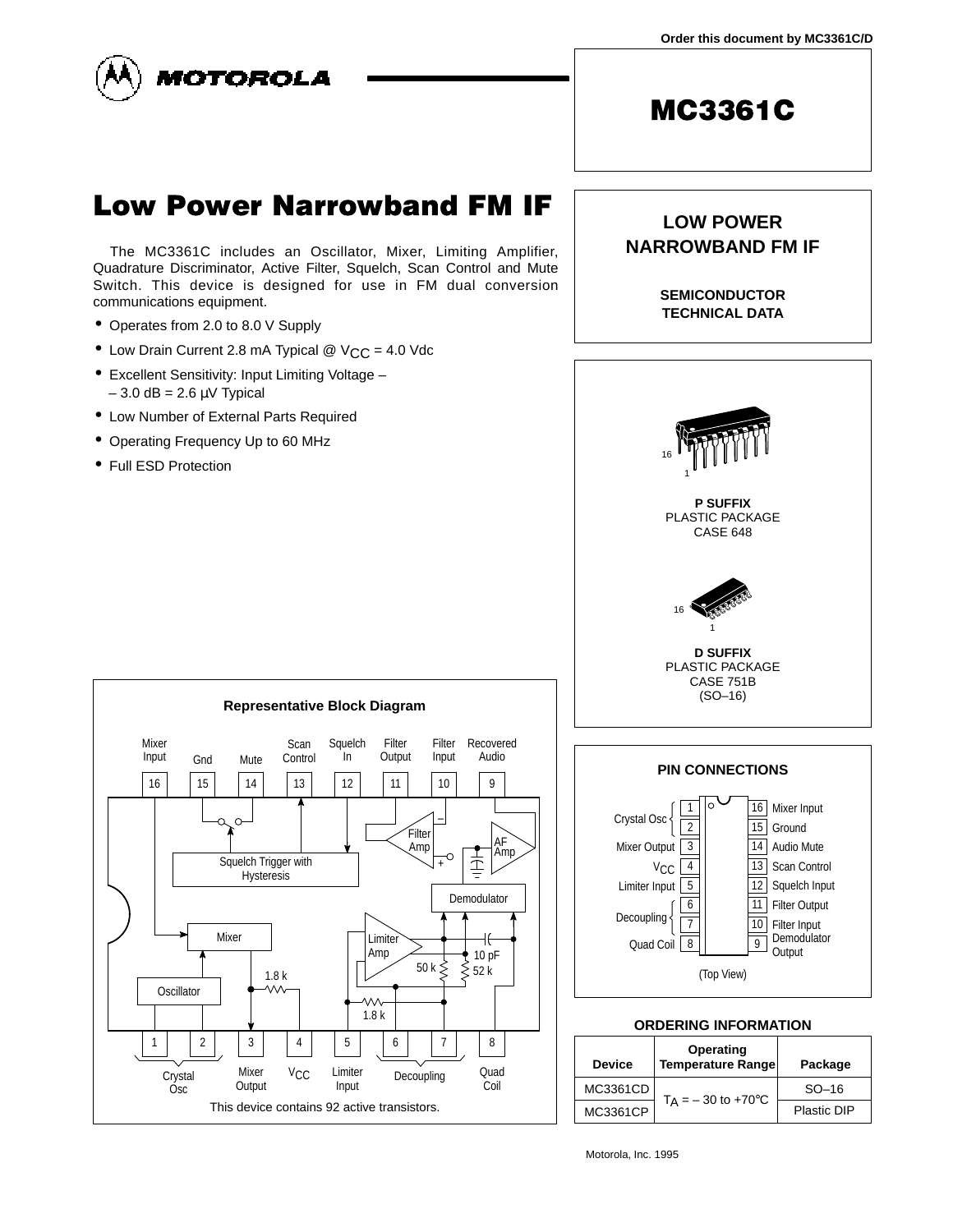| <b>MAXIMUM RATINGS</b> ( $T_A = 25^\circ \text{C}$ , unless otherwise noted.) |  |
|-------------------------------------------------------------------------------|--|
|-------------------------------------------------------------------------------|--|

| Rating                                                                  |  | Symbol                                | Value            | Unit         |
|-------------------------------------------------------------------------|--|---------------------------------------|------------------|--------------|
| Power Supply Voltage                                                    |  | $V_{\rm CC}(max)$                     | 10               | Vdc          |
| Operating Supply Voltage Range                                          |  | $2.0 \text{ to } 8.0$<br>$V_{\rm CC}$ |                  | Vdc          |
| Detector Input Voltage                                                  |  |                                       | 1.0              | Vp-p         |
| Input Voltage ( $V_{CC} \geq 4.0$ V)                                    |  | $V_{16}$                              | 1.0              | VRMS         |
| Mute Function                                                           |  | $V_{14}$                              | $-0.5$ to $+5.0$ | $V_{\rm pk}$ |
| Junction Temperature                                                    |  | T.J                                   | 150              | °€           |
| <b>Operating Ambient Temperature Range</b><br>Storage Temperature Range |  | ТA                                    | $-30$ to $+70$   | °C           |
|                                                                         |  | $\mathsf{T}_{\mathsf{stg}}$           | $-65$ to $+150$  | $^{\circ}$ C |

#### **ELECTRICAL CHARACTERISTICS** (V<sub>CC</sub> = 4.0 Vdc, f<sub>0</sub> = 10.7 MHz, ∆f =  $\pm$  3.0 kHz, f<sub>mod</sub> = 1.0 kHz, T<sub>A</sub> = 25°C,

unless otherwise noted.)

| <b>Characteristic</b>                                      | Pin | Min                      | <b>Typ</b> | <b>Max</b>               | Unit          |
|------------------------------------------------------------|-----|--------------------------|------------|--------------------------|---------------|
| Drain Current (No Signal)<br>Squelch "Off"<br>Squelch "On" | 4   | 2.0<br>3.7               | 2.8<br>5.2 | 3.5<br>6.3               | mA            |
| Recovered Audio Output Voltage ( $V_{in}$ = 10 mVrms)      | 9   | 130                      | 170        | 210                      | mVrms         |
| Input Limiting Voltage (-3.0 dB Limiting)                  | 16  |                          | 2.6        | 6.0                      | μV            |
| <b>Total Harmonic Distortion</b>                           | 9   | $\overline{\phantom{0}}$ | 0.86       | -                        | $\frac{0}{0}$ |
| Recovered Output Voltage (No Input Signal)                 | 9   | 60                       | 190        | 350                      | mVrms         |
| Drop Voltage AF Gain Loss                                  | 9   | $-3.0$                   | $-0.6$     | -                        | dB            |
| Detector Output Impedance                                  | Ξ.  | -                        | 450        | -                        | Ω             |
| Filter Gain (10 kHz) ( $V_{in}$ = 0.3 mVrms)               |     | 40                       | 50         | Ξ.                       | dB            |
| <b>Filter Output Voltage</b>                               | 11  | 0.5                      | 0.7        | 0.9                      | Vdc           |
| Mute Function Low                                          | 14  | —                        | 30         | 50                       | $\Omega$      |
| Mute Function High                                         | 14  | 1.0                      | 11         | $\overline{\phantom{0}}$ | $M\Omega$     |
| Scan Function Low (Mute "Off") ( $V_{12}$ = 1.0 Vdc)       | 13  | -                        | 0          | 0.4                      | Vdc           |
| Scan Function High (Mute "On") ( $V_{12}$ = Gnd)           | 13  | 3.0                      | 3.9        | $\overline{\phantom{0}}$ | Vdc           |
| <b>Trigger Hysteresis</b>                                  | -   | -                        | 45         | 100                      | mV            |
| Mixer Conversion Gain                                      | 3   | -                        | 28         | -                        | dB            |
| Mixer Input Resistance                                     | 16  | $\overline{\phantom{0}}$ | 3.3        | -                        | $k\Omega$     |
| Mixer Input Capacitance                                    | 16  | -                        | 9.0        | -                        | pF            |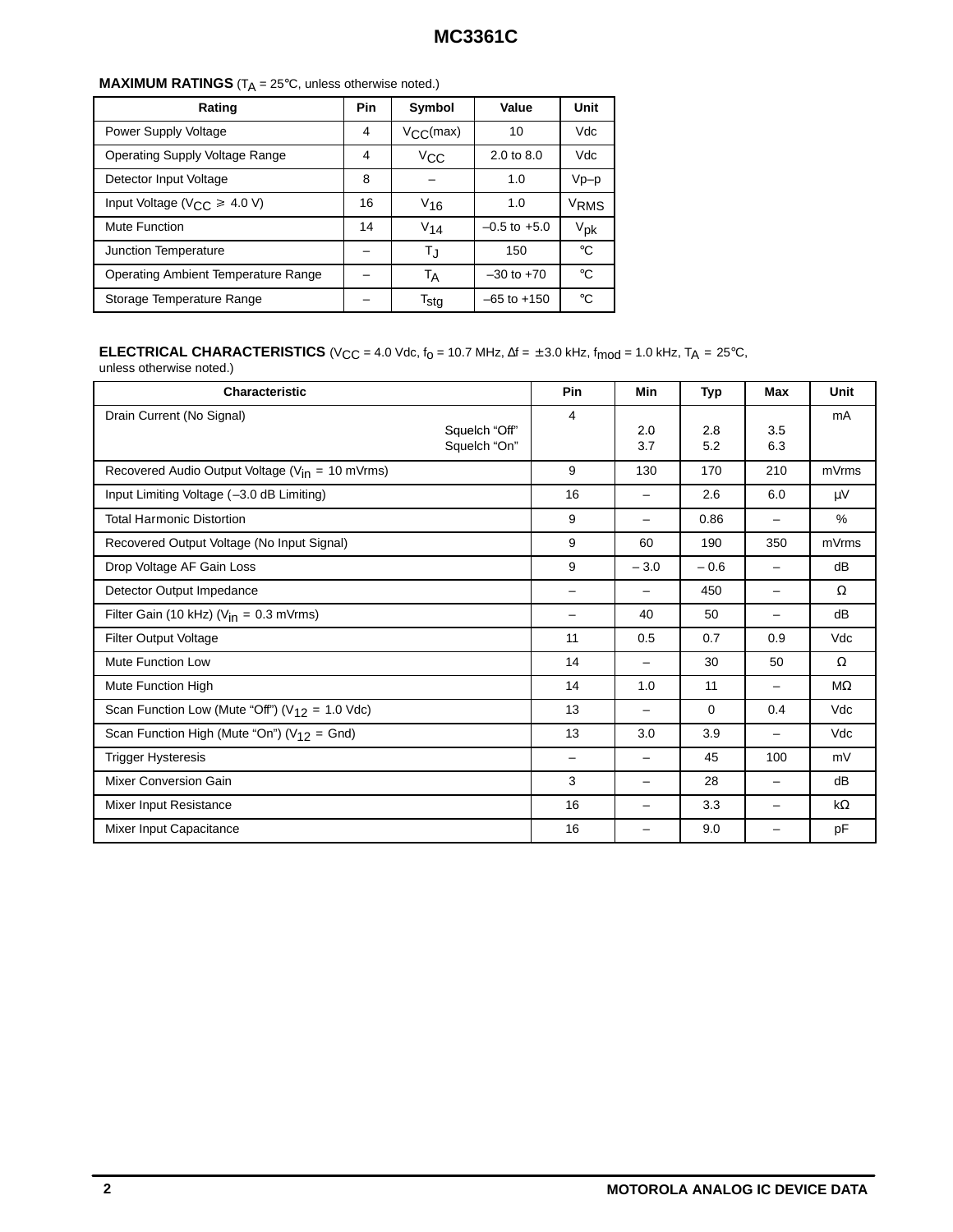#### **Figure 1. Test Circuit**



Quadrature Coil – Toko America Type 7MC–8128Z or equivalent

 $C - \mu F$ , unless noted

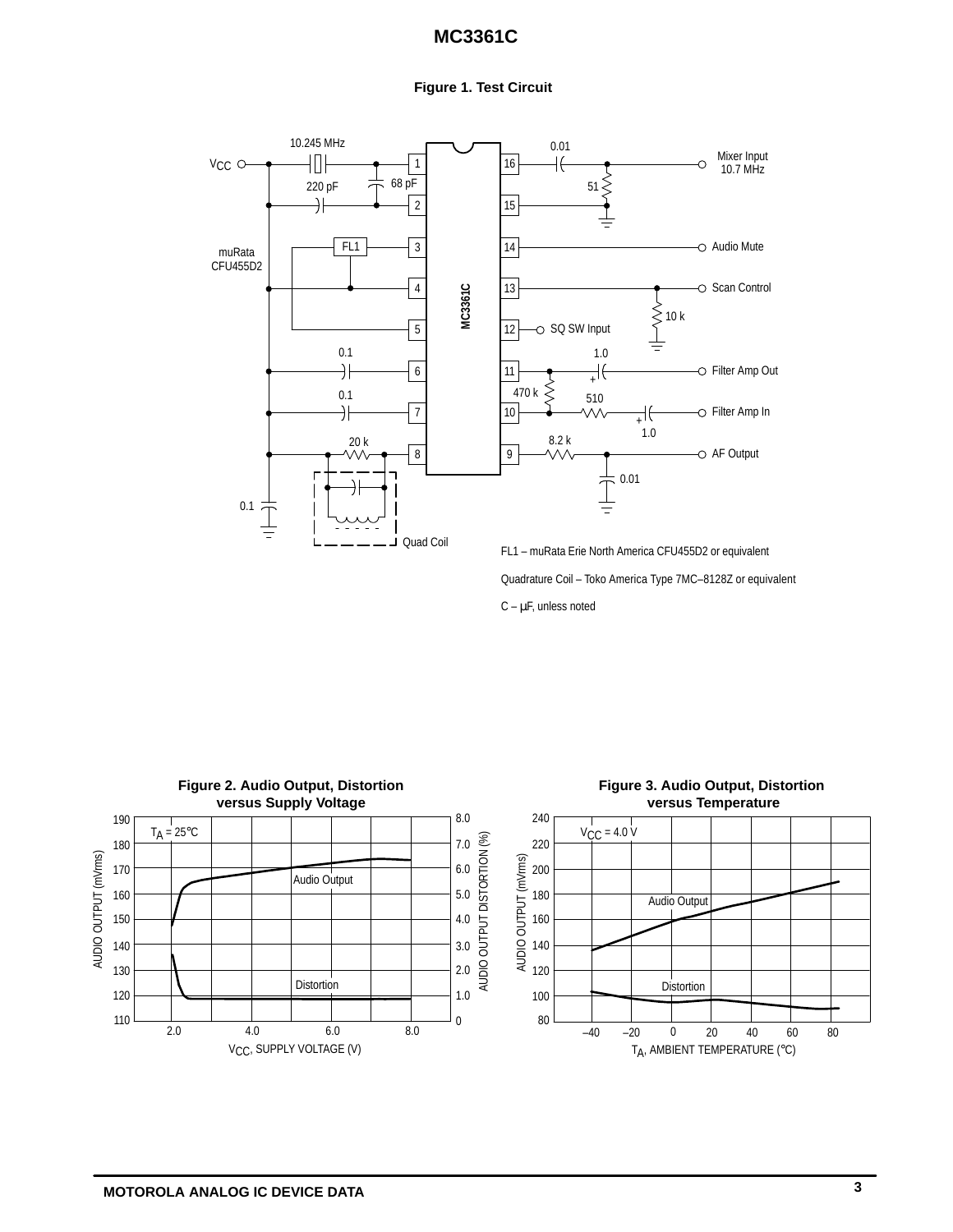

Figure 4. Low Voltage Low Power Narrowband FM IF **Figure 4. Low Voltage Low Power Narrowband FM IF**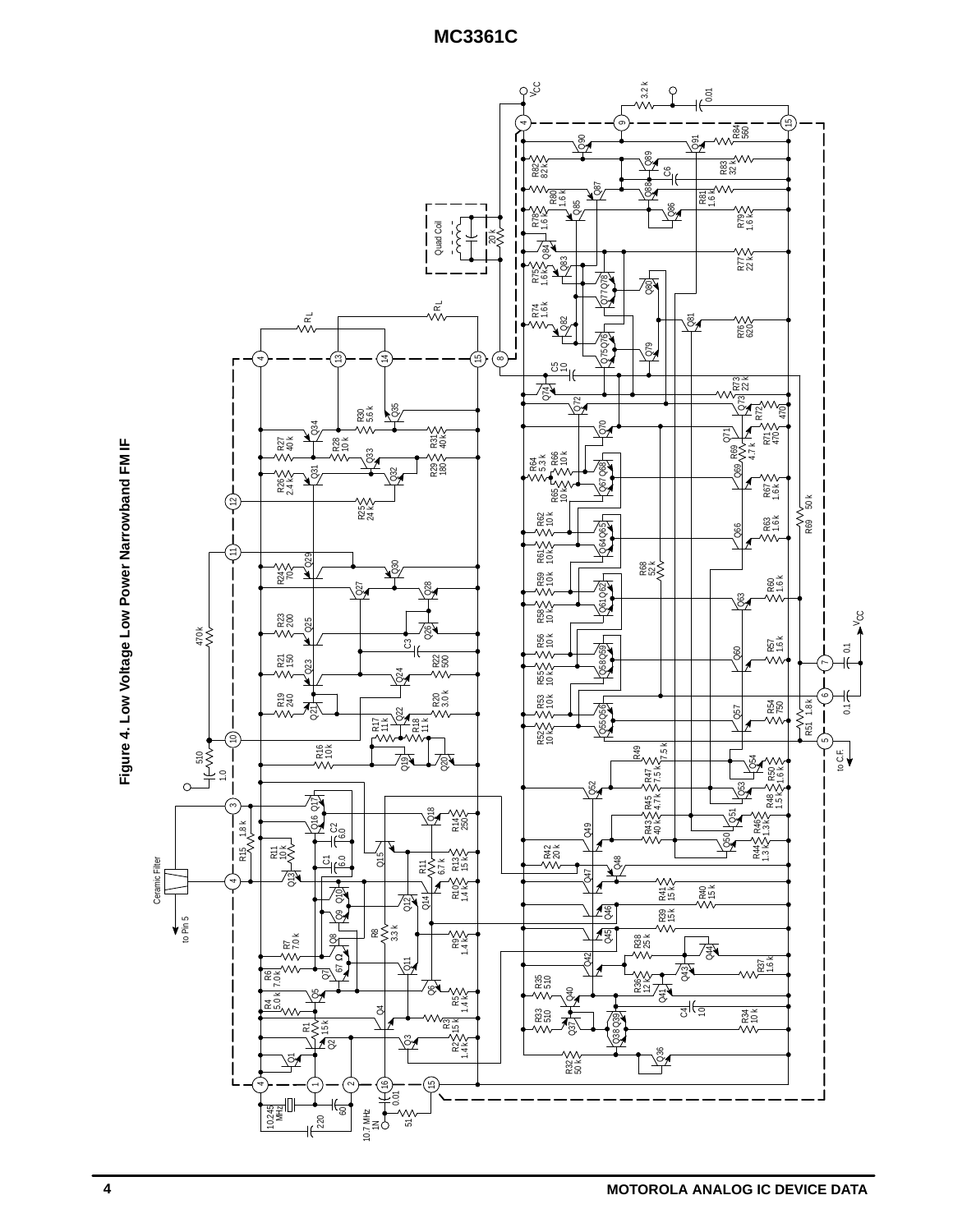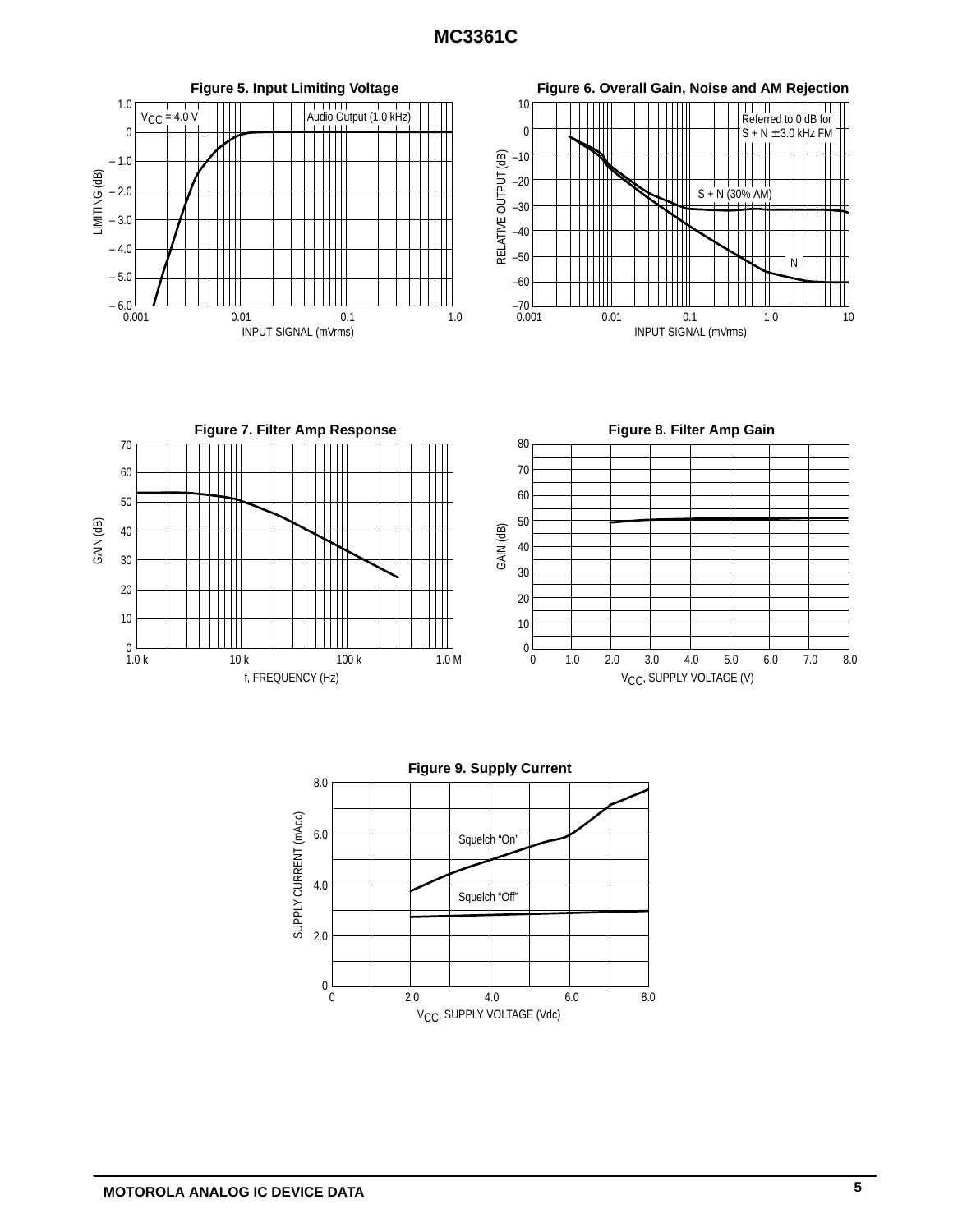### **Figure 10. Simplified Application**



FL1 – muRata Erie North America Type CFU455D2 or equivalent

Quadrature Coil – Toko America Type 7MC–8128Z or equivalent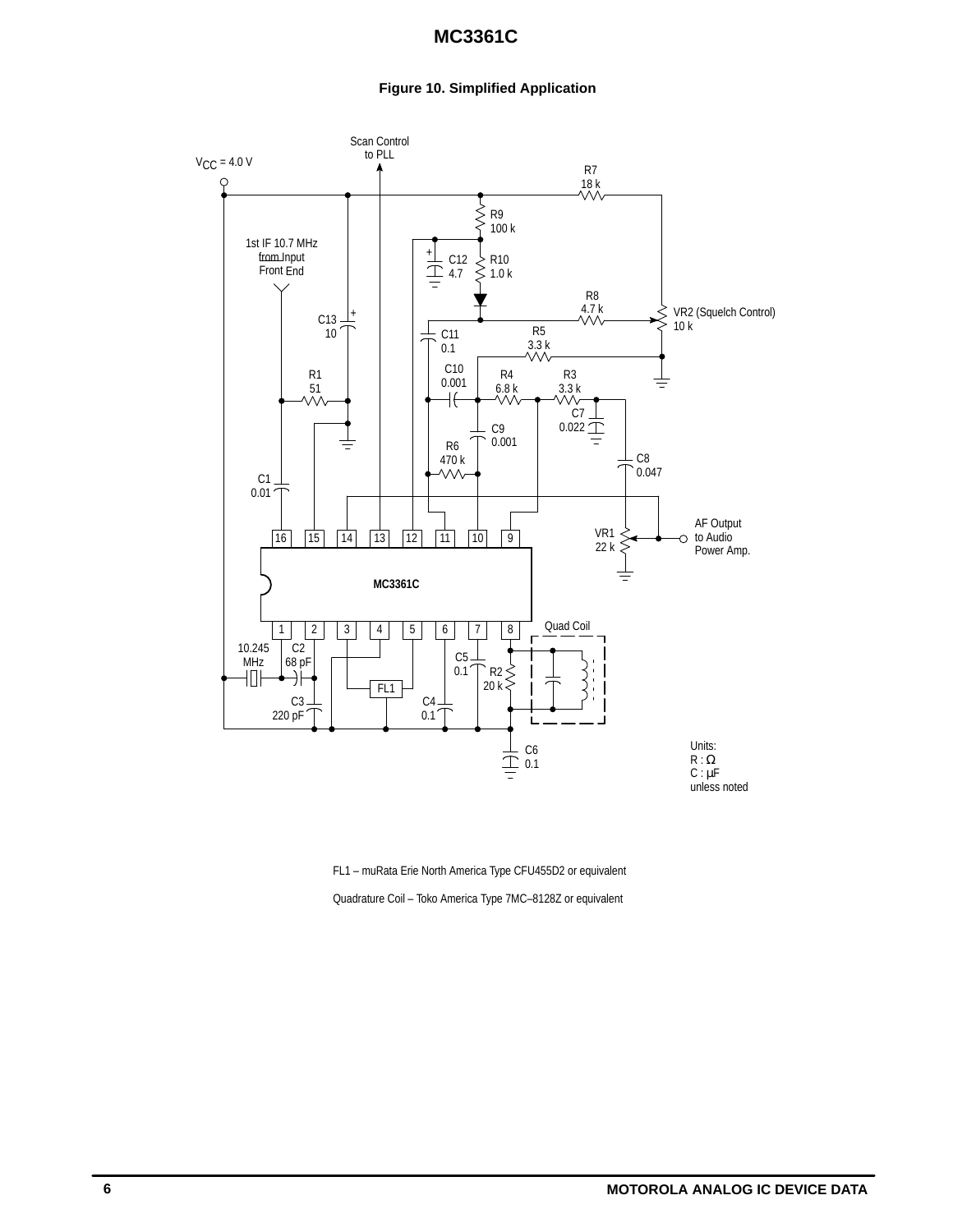### **OUTLINE DIMENSIONS**